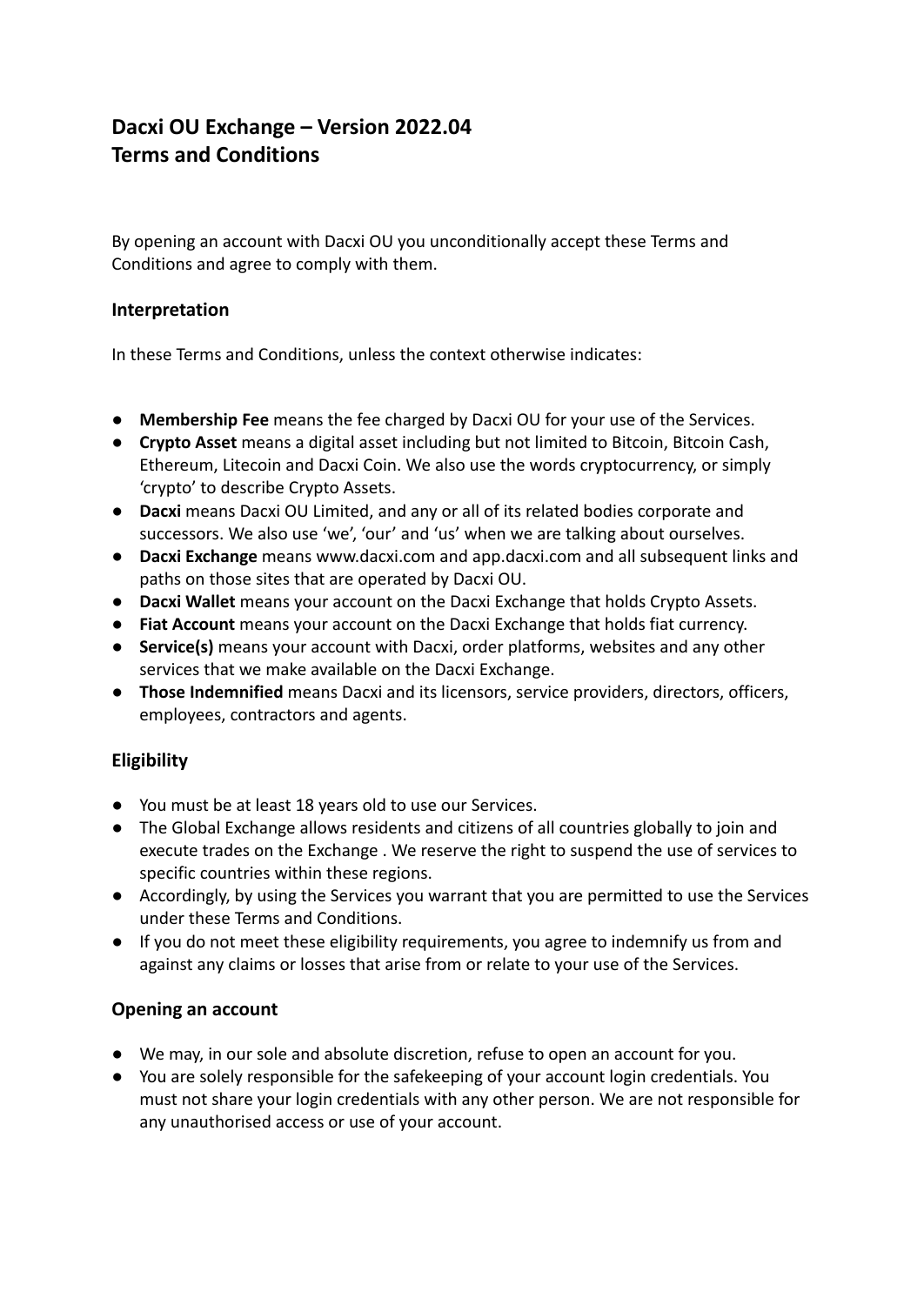# **Verifying your identity**

- To help us adhere to anti-money laundering rules and to protect your Crypto Assets, we must verify your identity using the 'Know Your Customer' process before you will be permitted to use our Services.
- As part of this process, you are required to send us your full name, date of birth, address, country of residence, a copy of a valid photo identification document and proof of residential address document that lists the same. The information you submit must match the details in your identification document and proof of residential address document.
- We may also require you to submit your bank account information document and/or bank statement to validate your bank account number and account holder name.
- If you fail to provide any of the information we request or provide false information, your account access and your ability to use the Services may be terminated.
- Your identity verification documents and information will be held in accordance with our Privacy Policy. By submitting the requested identity verification information to us, you agree to our Privacy Policy.

# **Funding your Fiat Account**

- You may load funds into your Fiat Account using the payment methods made available on the Dacxi Exchange at any given time. We make no guarantee that any payment method on the Dacxi Exchange will be available at any time.
- Your Fiat Account balance will be updated only after we receive your deposit in cleared funds.
- It is your responsibility to ensure the bank account details you use whenever you deposit funds are correct and up to date.
- We are not responsible for deposits that are not received by us due to:
	- o you using the incorrect bank account details, including using details that we have previously instructed you to use that we have since amended;
	- o your bank refusing to transfer the money; or
	- o any other reason howsoever occurring.
- Incoming payments must be completed through electronic funds transfer from a bank account held in your own name, based in your Country of origin.
- You are responsible for all fees incurred when making a deposit.
- For any reason if Dacxi incurs a charge or fee for your deposit, we reserve the right to deduct the charge or fee from your deposit amount whether before or after crediting your Fiat Account with the deposit.

## **Funding Crypto Assets to your portfolio**

- You can deposit Crypto Assets directly to your Dacxi Wallet via the deposit section of the Dacxi website.
- Your crypto balance will appear in your Dacxi Wallet after it has received the requisite number of network confirmations on the applicable blockchain. At times of congestion and interruption, this could take some time to show in your account. We make no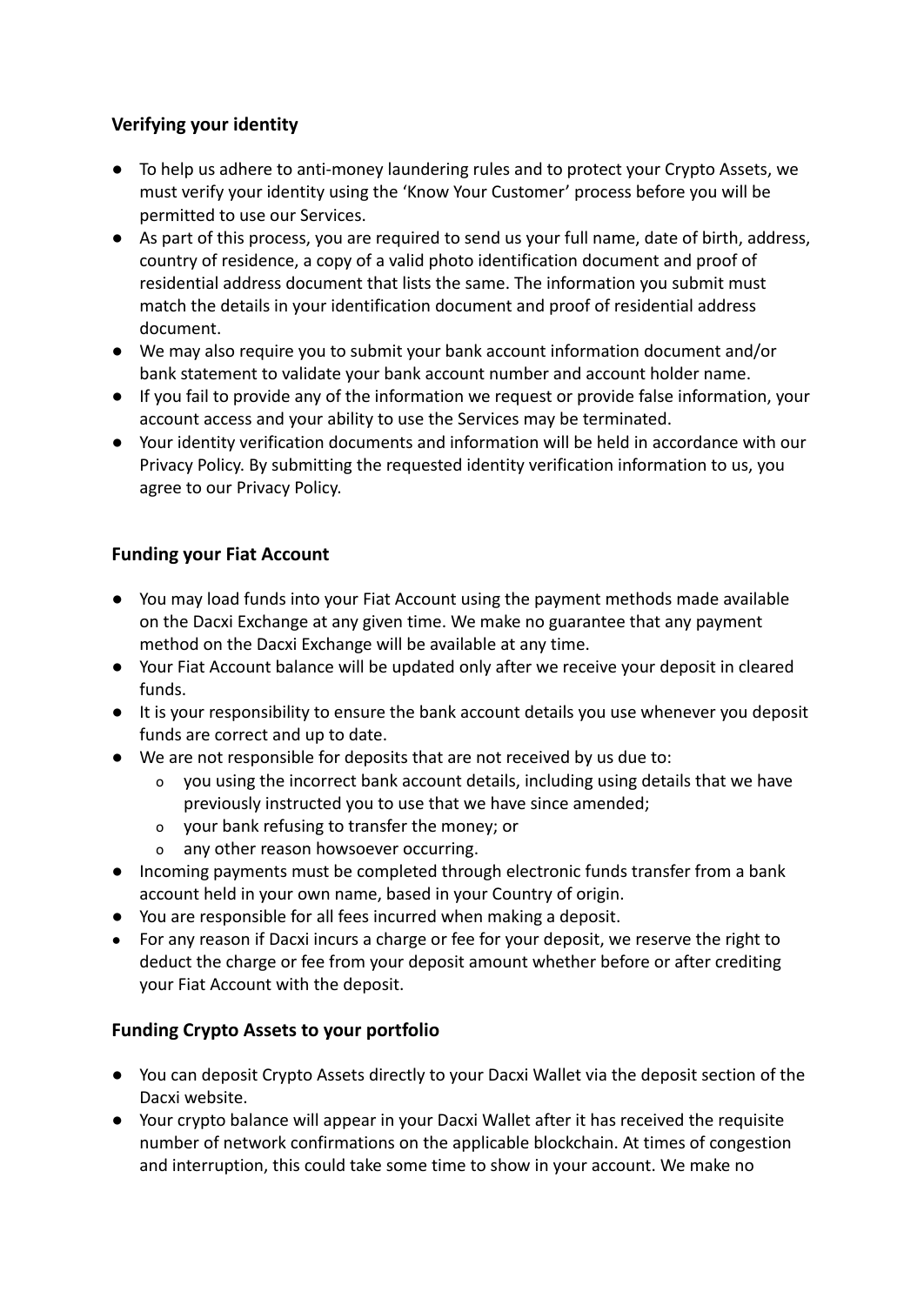guarantee as to how long the network confirmation process will take and you acknowledge that network participants are responsible for this confirmation and not Dacxi.

● For information on how to withdraw your Crypto Assets, please see the FAQ page on our website.

## **Your account**

- When you fund your Fiat Account, your balance is held in our bank account by a regulated bank. It is held there until you send it elsewhere, withdraw it or use it to buy crypto.
- Underlying Crypto Assets are developed using a range of protocols. Dacxi is not responsible for any loss due to errors, protocol delays or any other breakdown relating to networks.
- You acknowledge that Dacxi cannot perform any reversal or cancellation of Crypto Asset transactions.
- It is your responsibility to keep your Crypto Assets safe by ensuring that you use all security measures such as Two Factor Authentication and Google Authenticator.
- The use of your account is solely at your own risk. Dacxi has extensive security software and standards in place, however, we are not responsible for any loss incurred as a result of an external security breach.
- You agree that Dacxi is not liable for any errors, losses or omissions as a result of you:
	- o sending or receiving Crypto Assets from incorrect wallet addresses or email addresses;
	- o entering incorrect transaction amounts; or
	- o making any other error or using or supplying any other incorrect information.
- Crypto Assets are securely stored in a combination of online and offline storage. As a result on rare occasions it may on rare occasions take up to 48 hours or more to facilitate transactions. By using the Dacxi Exchange you accept the risk that a transaction may be delayed, and you agree to indemnify Dacxi against any damages or loss due to the delay.
- In the case of death of the account holder (or the account holder otherwise suffering a legal disability), the rights and responsibilities of the account holder are passed on to their legal personal representative. Dacxi is not required to provide your legal personal representative with access to your account unless and until they can adequately demonstrate their legal entitlement to access the account.

## **Buying and selling Crypto Assets**

You can buy and sell Crypto Assets directly on the trading page of the Dacxi Exchange by initiating a buy or sell order. If a buyer or seller is willing to trade at the price stated in your order, we will facilitate the transaction.

- By instructing us to process a Crypto Asset transaction you are giving us permission to debit or credit your Dacxi Wallet and Fiat Account (whichever is applicable) to complete the transaction.
- You acknowledge that Crypto Asset transactions cannot be reversed once they have been completed.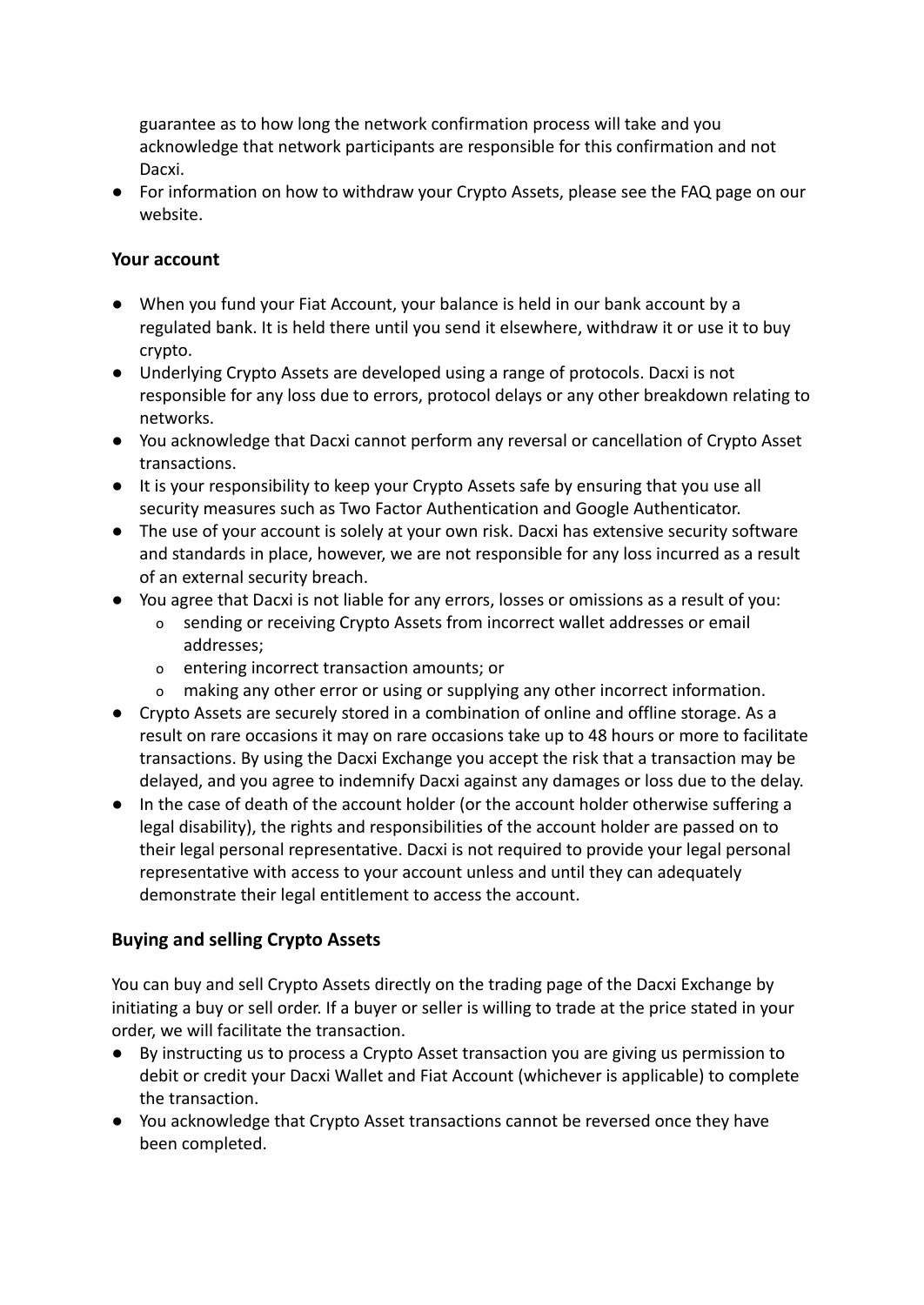- By instructing us to process a Crypto Asset transaction, you agree that we can deduct any applicable fees as set out in our Fee Schedule.
- We may cancel or refuse to process any Crypto Asset transaction orders at our sole discretion at any time.

## **Limits**

● You can only trade Crypto Assets up to the limits that we set out in your account. To view your limits, please log in to your account. Your transaction limits may vary depending on the identity verification level that you have completed, and other factors. We reserve the right to change your transaction limits as we deem necessary.

## **Refunds**

- Crypto Asset transactions are generally irreversible. If you believe that you did not request a particular transaction you can contact our customer support team at hello@dacxi.com. We aim to respond to your refund query within 30 days.
- We are not responsible for any loss in relation to unauthorised or incorrect transactions.

#### **Withdrawals**

#### *Making a withdrawal from your Fiat Account*

- You can withdraw your Fiat Account balance to a supported bank subject to the fees set out in the Fee Schedule.
- Your request to make a Fiat Account withdrawal will be deemed as your authorisation for us to process the withdrawal and your acceptance of any fees to do so.
- The bank account holder name should match the Dacxi account holder name. Dacxi will not transfer funds to third party bank accounts.
- We do not guarantee bank transfer disbursement times and will not be liable for any delays in you receiving your money.
- We retain the right to delay withdrawals for any operational or compliance reasons.

#### *Making a withdrawal from your Dacxi Wallet*

- You can withdraw your Crypto Assets to a supported crypto wallet, exchange or other Crypto Asset supported address through the withdraw function of your Dacxi Wallet (withdraw function), subject to the fees set out in the Fee Schedule.
- Your request to make a Crypto Asset withdrawal will be deemed as your authorisation for us to process the withdrawal and your acceptance of any fees to do so.
- We make no guarantee as to the processing times of Crypto Asset withdrawals and will not be liable for any delays in you receiving your Crypto Assets.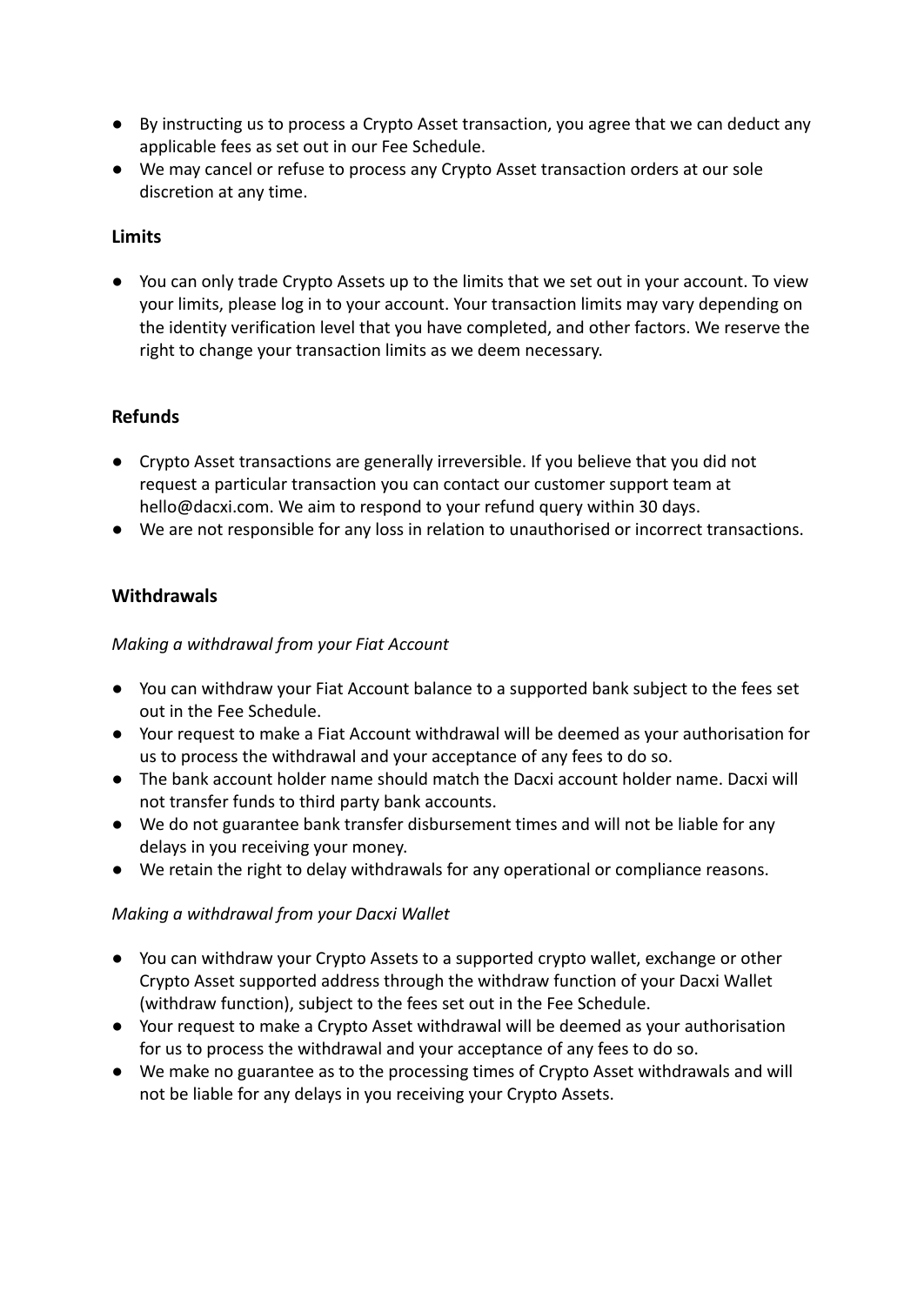## **Membership Fee**

- Dacxi will charge you a monthly Membership Fee for your use of the Services.
- The Membership Fee will only be charged for the Crypto Assets held in your Dacxi Wallet.
- For the purpose of calculating the Membership Fee under this section, the value of the Crypto Assets will be determined with reference to the conversion rate of the relevant Crypto Asset to Great British Pounds/Euros at the time the Membership Fee is charged.
- The Membership Fee will be  $£1/€1$  per month plus 0.95% per annum (but charged on a monthly basis) of the Crypto Assets held in your Dacxi Wallet, up to a maximum value of GBP/EUR 100,000.00. For clarity, the Membership Fee will only be charged in relation to Crypto Assets up to this maximum value, and will not be charged in relation to Crypto Assets above this maximum value.
- The Membership Fee will be deducted from your account in Crypto Assets. If your Dacxi Account contains insufficient Crypto Assets to pay the Membership Fee, we will deduct whatever is available in your Account.
	- Dacxi will deduct the Crypto Assets in the below order of preference:
	- [DACXI], but if the amount held in your Dacxi Wallet is insufficient to cover the Membership Fee; then
	- [BTC], but if the amount held in your Dacxi Wallet is insufficient to cover the Membership Fee; then
	- [ETH], but if the amount held in your Dacxi Wallet is insufficient to cover the Membership Fee; then
	- [LTC], but if the amount held in your Dacxi Wallet is insufficient to cover the Membership Fee; then
	- [XLM], but if the amount held in your Dacxi Wallet is insufficient to cover the Membership Fee; then
	- [DOT], but if the amount held in your Dacxi Wallet is insufficient to cover the Membership Fee; then
	- [LINK], but if the amount held in your Dacxi Wallet is insufficient to cover the Membership Fee; then
	- [USDT], but if the amount held in your Dacxi Wallet is insufficient to cover the Membership Fee;then
	- [DXGT], but if the amount held in your Dacxi Wallet is insufficient to cover the Membership Fee; then
	- [DXST], but if the amount held in your Dacxi Wallet is insufficient to cover the Membership Fee; then
	- [DXPT], but if the amount held in your Dacxi Wallet is insufficient to cover the Membership Fee; then
	- [BCH], but if the amount held in your Dacxi Wallet is insufficient to cover the Membership Fee; then
	- [ADA], but if the amount held in your Dacxi Wallet is insufficient to cover the Membership Fee; then
	- [SOL], but if the amount held in your Dacxi Wallet is insufficient to cover the Membership Fee; then
	- [AVAX], but if the amount held in your Dacxi Wallet is insufficient to cover the Membership Fee; then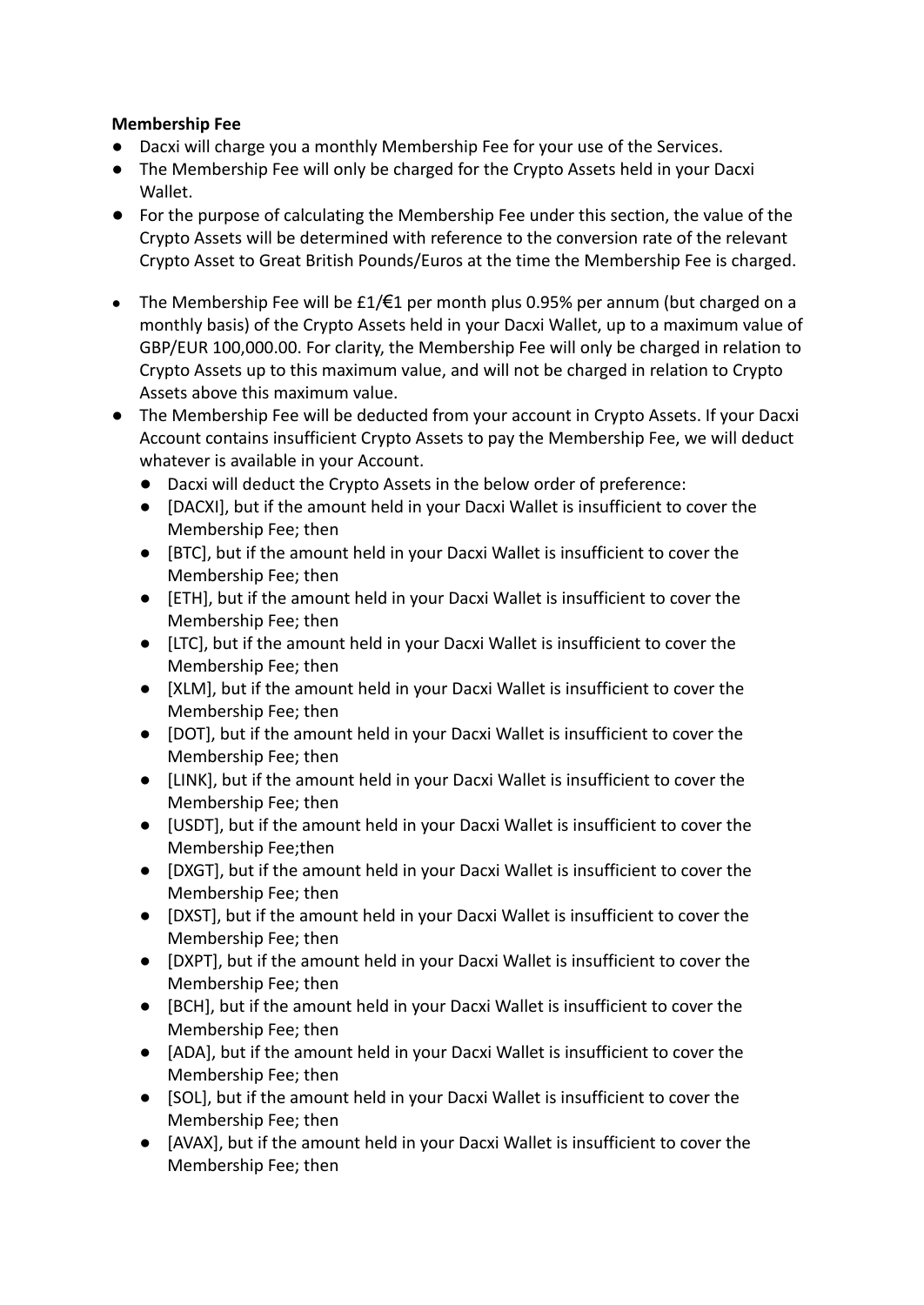- [LUNA], but if the amount held in your Dacxi Wallet is insufficient to cover the Membership Fee; then
- [MATIC], but if the amount held in your Dacxi Wallet is insufficient to cover the Membership Fee; then

#### **Other Fees**

- Transaction fees of 0.5% will be applicable on all single Crypto Assets buy and sell orders.
- Blockchain fees for Crypto Asset withdrawals will be applicable. These fees vary from blockchain to blockchain. Fees will be displayed on the withdrawal screen before you submit the transaction.
- Deposit/Withdrawal Fee: £1.00/€1.00

Dacxi OU may change any component of the above fee structure at its own discretion. 60 days notice in advance will be given to every client if any part of the fee schedule changes.

#### **Prohibited activities**

- You agree to use Dacxi without violating any laws, statutes, ordinates or regulations of any jurisdiction.
- You are not entitled to use any products or services, directly or indirectly related to Dacxi or the Dacxi Exchange, to engage in or be involved in any activities or transactions related to:
	- o narcotics, steroids, drugs or other controlled substances;
	- o drug paraphernalia;
	- o items that promote or facilitate illegal activities;
	- o stolen goods;
	- o items that promote or facilitate hate, violence or racial intolerance;
	- o any fraudulent schemes or high-yield investment programmes;
	- o items that are considered obscene;
	- o items that are counterfeit or otherwise infringe or violate copyright, trade marks or other intellectual property;
	- o ammunition, firearms or other weapons that require licensing;
	- o the sale of personal information;
	- o prostitution or illegal escort services;
	- o extortion or blackmail;
	- o internally operating as a money transmitter, payment service provider, e-money or any other financial service business; or
	- o the offering of gambling or gaming services.
- You agree not to:
	- o use the Dacxi Exchange in any manner that could disable, overburden, damage or impair the Dacxi Exchange or interfere with any other party's use of the Dacxi Exchange;
	- o use any device, software or routine that interferes with the proper working of the Dacxi Exchange;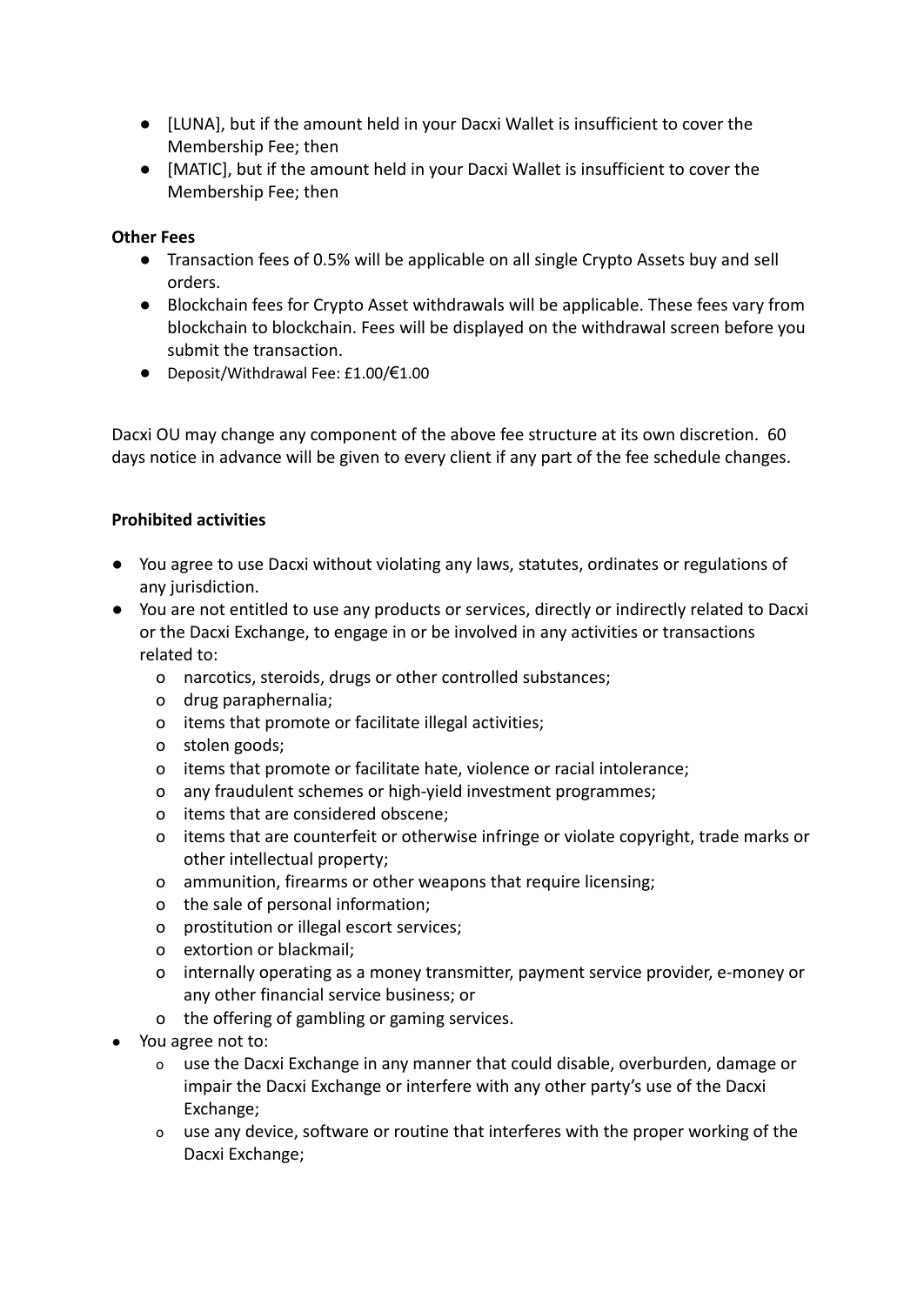- o introduce any viruses, trojan horses, worms, logic bombs, spyware, computer code, file, program or material which is malicious or technologically harmful; or
- o otherwise attempt to interfere with the proper working of the Dacxi Exchange.

## **Suspension**

- We may suspend your account and your access to the Services and freeze the balance of your Fiat Account and Dacxi Wallet with immediate effect by providing notice to you if:
	- o you breach any of these Terms and Conditions and, in the case of a breach capable of remedy, fail to remedy it within 7 calendar days of receipt of notice from us specifying the breach;
	- o we are requested to do so to by a regulatory authority;
	- o we receive a binding court order requiring the suspension of your account or your access to the Services;
	- o you fail to provide any identity verification documents we request or provide false information in relation to your identity;
	- o we suspect that someone other than you is attempting to gain access to your account; or
	- $\circ$  you use your account for any illegal, malicious, unauthorised or inappropriate purpose, or if we reasonably suspect you of using your account for those purposes.
- If your account has been suspended we will notify you with a written explanation for the suspension where we are permitted to do so.

#### **Termination**

● Termination of the Services shall not affect any rights or obligations of the parties already accrued, except to the extent necessary, and these Terms and Conditions will continue to apply to those accrued rights and obligations.

#### *Termination by you*

- You may cancel your account and request to stop using the Services at any time by emailing us at hello@dacxi.com. You should withdraw the balances from your Fiat Account and Dacxi Wallet prior to cancelling your account.
- Upon cancellation of your account,:
	- o you will no longer be entitled to earn bonuses for referring users;
	- o you forfeit any existing bonuses already incurred from referring users;
	- o your pending orders will be cancelled; and
	- o any rights or obligations accrued prior to the date of cancellation of your account will not be affected.
- *●* The termination provisions set out in these Terms and Conditions are in addition to any statutory or other legal rights you have to cancel your account and terminate your use of the Services.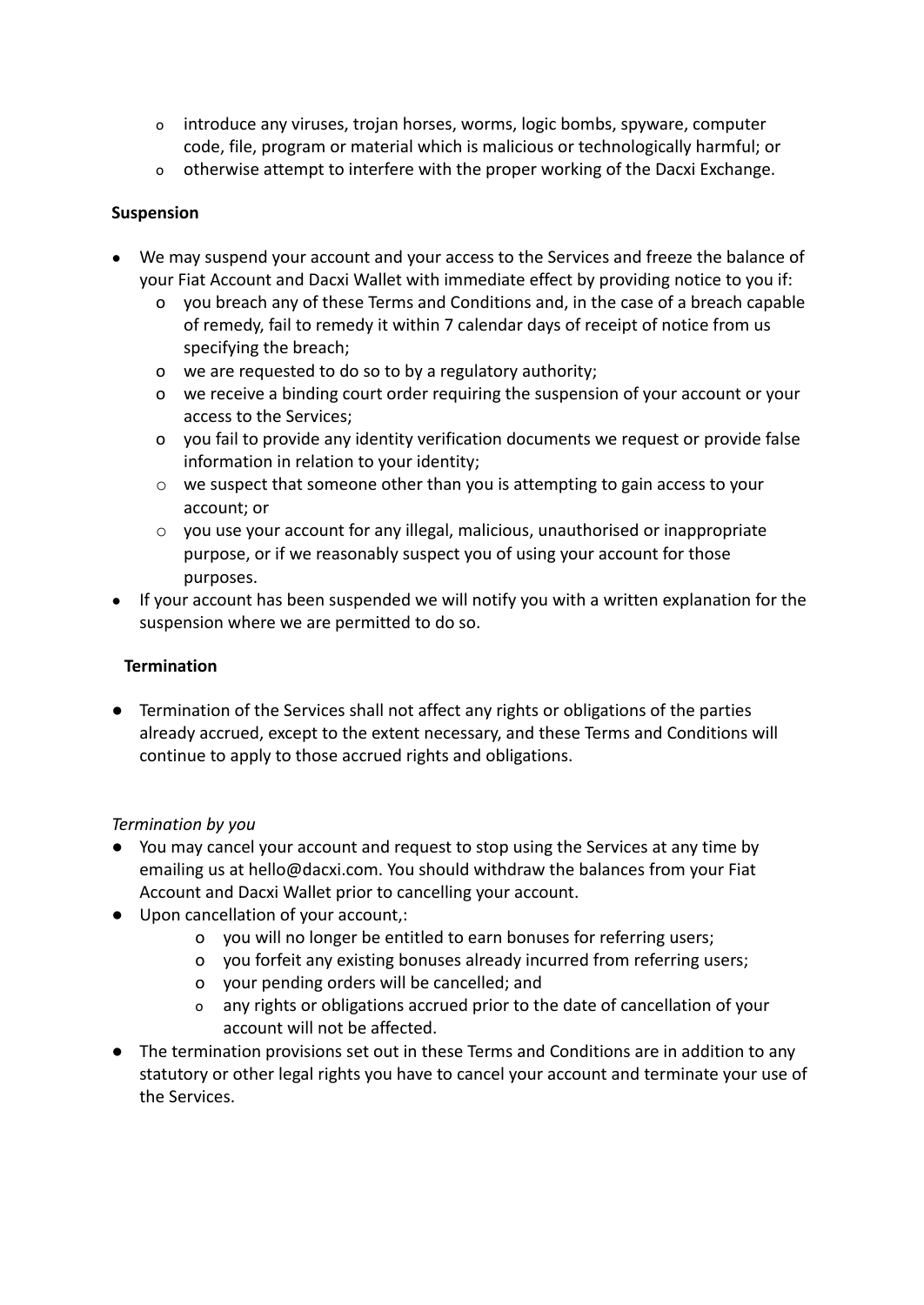## *Termination by Us*

- We may terminate your account and your access to the Services with immediate effect on notice to you, if:
	- o you breach any of these Terms and Conditions and, in the case of a breach capable of remedy, fail to remedy it within 7 calendar days of receipt of notice from us specifying the breach;
	- *o* we are requested to do so by a regulatory authority;
	- o we receive a binding court order requiring the termination of your account or your access to the Services;
	- o you fail to provide any identity verification documents we request or provide false information in relation to your identity;
	- o you use your account for any illegal, malicious, unauthorised or inappropriate purpose, or if we reasonably suspect you of using your account for those purposes;
	- o we suspect that someone other than you is attempting to gain access to your account;
	- o you have not used your account for more than two years; or
	- o your country of residence ceases to be the country of origin you opened your Dacxi account from.
	- o you have more than one personal account or corporate account on our platform in the same names.

## **Warranties, indemnities and liability**

- You warrant and represent that:
	- o you have not relied on any representations made by or on behalf of Dacxi except those contained in these Terms and Conditions; and
	- o all information and documentation given or made by you is accurate and in no way misleading.
- You agree to defend, indemnify and hold those Indemnified harmless from and against all claims, demands, damages, costs, penalties, suits, awards, losses, costs, judgments, expenses, fees (including reasonable legal fees) and liabilities of any nature arising out of or relating to any act or omission or any breach of any provision of these Terms and Conditions.
- In no event will Those Indemnified be liable for damage of any kind, under any legal theory arising out of or in connection with the Dacxi Exchange or our Services, including any consequential, direct, indirect, special, or punitive damages, including but not limited to, personal injury, pain and suffering, emotional distress, loss of revenue, loss of profits, loss of business or anticipated savings, loss of use, loss of goodwill, loss of data, and whether caused by tort (including negligence), breach of contract or otherwise, even if foreseeable.
- Those Indemnified will not be liable for loss of any kind that you suffer that arises in any way from your use of the Dacxi Exchange, the Services or these Terms and Conditions, even if such loss was, or should have been, within our contemplation.
- The liability of Those Indemnified in contract, tort or otherwise is excluded to the maximum extent permitted by law.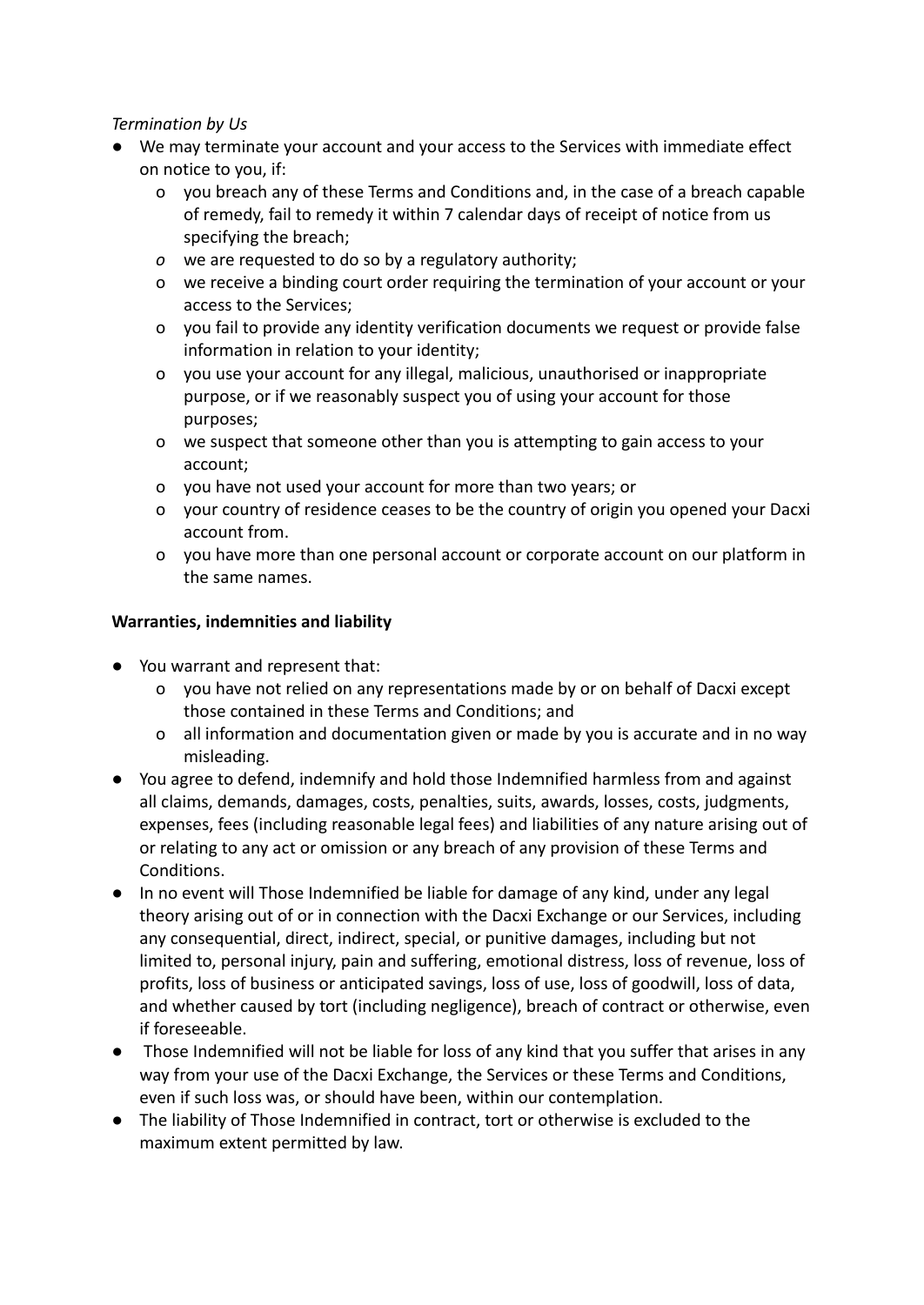- You agree to hold Those Indemnified harmless from and against cybersecurity attacks or related losses.
- It is intended that the benefit of these Terms and Conditions are enforceable by Those Indemnified and Dacxi holds the benefit of these Terms and Conditions on trust for Those Indemnified.
- We do not guarantee that the Dacxi Exchange will be secure or free from bugs or viruses or any other type of malicious code or software. You are responsible for configuring your own technology to access the Dacxi Exchange. You should use your own antivirus software.
- We do not provide accounting, legal, financial, consulting, investment or other professional advice. You are responsible for the risks involved in your decision to hold, purchase or sell Crypto Assets.
- Although we make reasonable efforts to provide accurate information on the Dacxi Exchange, we make no representations, warranties or guarantees, whether express or implied, that the content on the Dacxi Exchange is accurate, complete or up to date.
- Accordingly, you should validate any content and information on the Dacxi Exchange before you rely on it.
- Links to third party websites and content are not controlled by us, nor do they imply a partnership with, or an endorsement of the websites or their content. You acknowledge and agree that we are not responsible for any aspect of the information, content, or services contained in any third-party materials or on any third party sites accessed via Dacxi. You access third party websites entirely at your own risk and subject to the terms and conditions of use for those websites.
- Dacxi cannot guarantee that the Dacxi Exchange or the Services will be available 100% of the time. We may suspend, withdraw or restrict the availability of all or any part of the Dacxi Exchange for business or operational reasons. You accept and acknowledge that the Dacxi Exchange may become unavailable from time to time and Dacxi will not be responsible for any loss in those circumstances.

#### **Risk warning**

- You agree that the Services provided by Dacxi do not constitute an offer of securities or solicitation for investments in securities in any jurisdiction. None of the information provided by Dacxi should be considered an invitation or inducement to engage in any sort of investment activity.
- You agree and acknowledge that the tokens listed in Dacxi (including Dacxi Coin) do not constitute shares or equities or securities or financial instruments or investments in any form in any jurisdiction. In addition, you acknowledge the following:
	- o Crypto Asset transactions made by you from your Dacxi Wallet are irreversible. If you send Crypto Assets to an incorrect address or send the wrong amount, you cannot retrieve it. Dacxi will not be liable for executing a transaction if the instruction relates to an incorrect Crypto Asset wallet address.
	- o You are fully responsible for ensuring that you understand the risks involved with buying or selling Crypto Assets prior to doing so.. You need to educate yourself about crypto purchasing as it entails risk and volatility and could result in the loss of your funds. You should ensure that you fully understand the risks involved and that you do not spend money that you cannot afford to lose.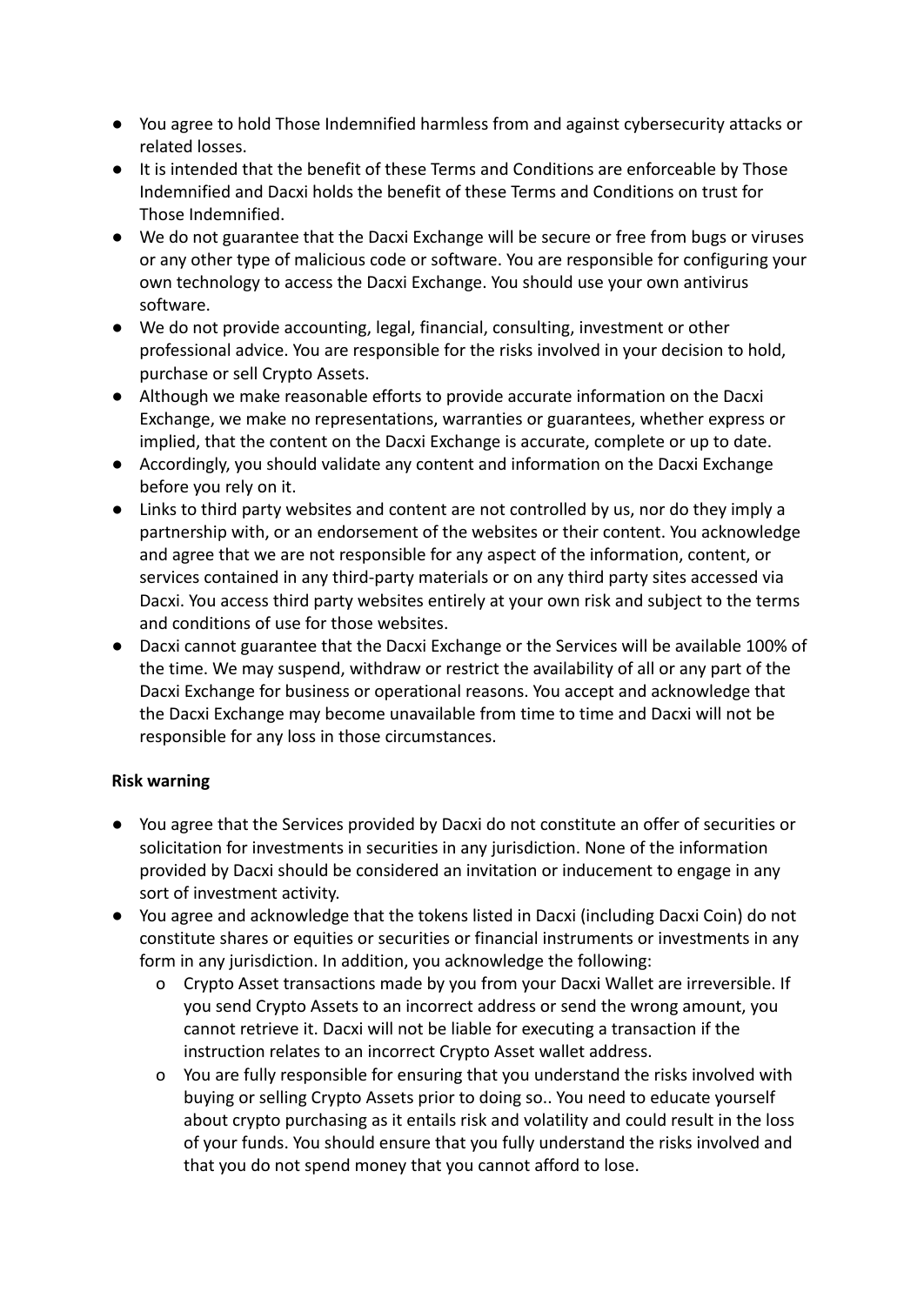- o Crypto Assets are not backed by an entity. Neither Dacxi nor anyone else has an obligation to buy back Crypto Assets in the future.
- o Crypto Assets are not legal tender in most countries and are not issued, backed or guaranteed by any government.
- o Dacxi is not responsible for any legislative and regulatory changes or actions at the domestic or international level that may adversely affect the use, transfer, exchange and value of Crypto Assets.
- o Because transactions on the Dacxi Exchange are generally irreversible, losses due to fraudulent or accidental transactions may not be recoverable.
- o Crypto Asset transactions shall be deemed final when recorded on a blockchain ledger, which may not necessarily be the same date or time that the transaction was initiated.
- o There is no assurance that a person who accepts Crypto Assets as payment today will continue to do so in the future.
- o The volatility and unpredictability of the price of Crypto Assets relative to fiat currency may result in significant loss or tax liability over a short period of time.
- o Crypto Assets are derived from the continued willingness of market participants to exchange fiat currency for Crypto Assets, which may result in the potential for permanent and total loss of value.
- o The nature of Crypto Assets invites an increased risk of fraud or cyber-attack.
- o You acknowledge that purchasing Crypto Assets involves risk and could result in financial losses. The performance of the Crypto Assets contained or referred to in the Services are not guaranteed by Dacxi.
- o Dacxi does not provide any guarantee for the value of Crypto Assets and has no obligation to buy back any Crypto Assets at any time.
- o The Dacxi Bundle is not an investment recommendation.
- o The DAC Coin is speculative by nature and its growth, convertibility and future worth are dependent on many variables.
- o The risks outlined in these Terms and Conditions are general risks and do not constitute financial advice. You should seek your own advice from a licensed financial advisor.

#### **Intellectual property**

● All intellectual property included in the Dacxi Exchange, including, but not limited to, logos, databases, design, text and graphics, software, photos, videos, music, sounds and any combinations of the aforementioned files, and the intellectual property rights of software compilation, associated source code and software (including small applications and scripts) is owned or licensed by Dacxi. You may not copy, modify, copy, transmit or use any of the foregoing materials or content for commercial purposes without our express written consent.

#### **Changes to these Terms and Conditions**

● We may vary all or any part of these Terms and Conditions at any time without notice to you. It is your responsibility to check these Terms and Conditions each time you use the